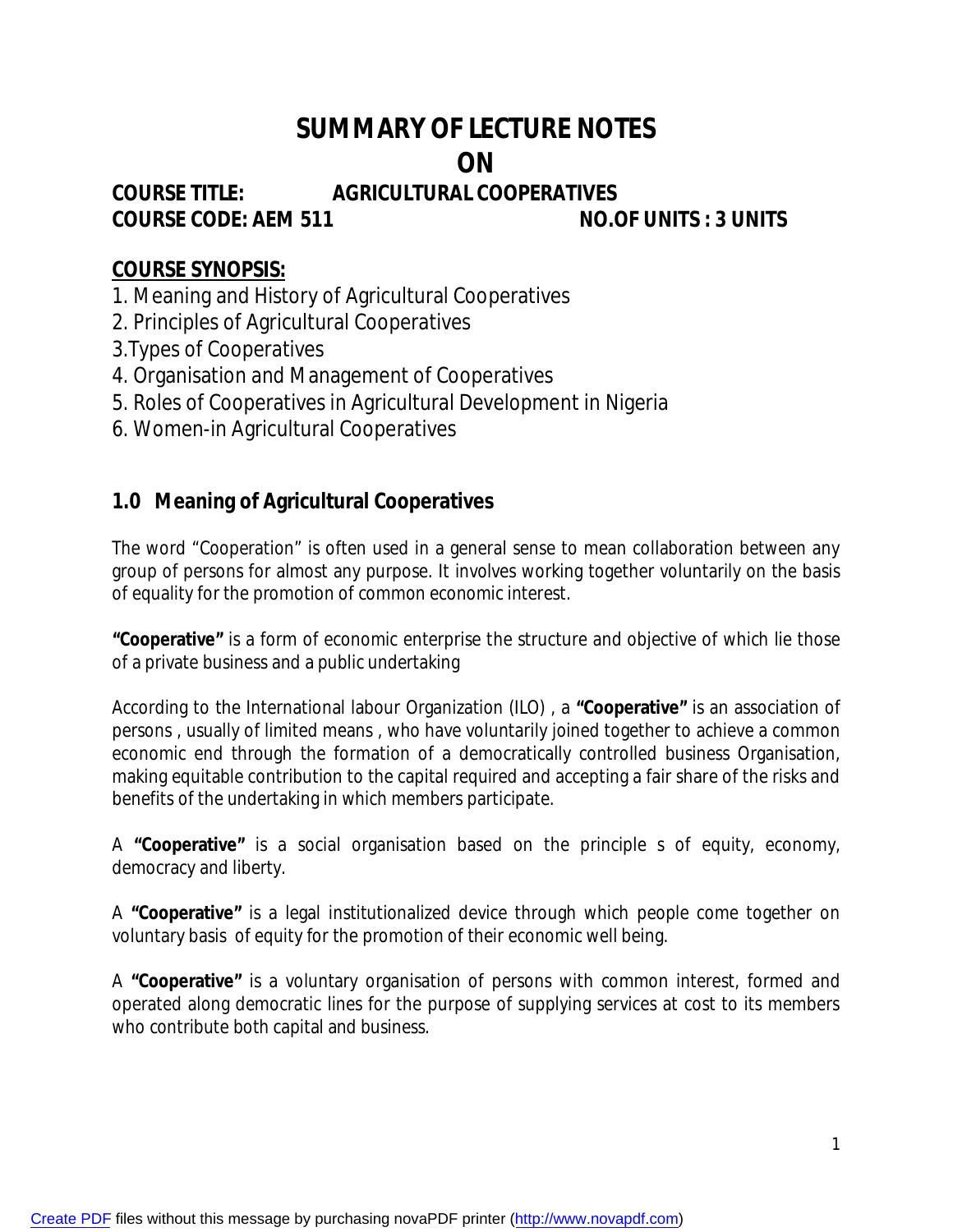# **Principles of Cooperation**

The basic principles of cooperation based on Rochdale Pioneer ideas, provide the major ways through which Cooperatives maintain their characteristics. The principles include:

- (i) Principle of Open and voluntary membership
- (ii) Principle of Democratic control (One man one Vote)
- (iii) Principle of patronage refunds
- (iv) Principle of limited interest/return on share capital
- (v) Principle of limited number of shares owned by each member
- (vi) Goods sold at regular retail prices must be pure genuine and unadulterated
- (vii) Principle of cash trading only
- (viii)Principle of not taking unusual risk
- (ix) Principle of political and religious neutrality
- (x) Principle of constant education for expansion

From these principles, the major ones that distinguish cooperatives from other forms of business are:

( a) ownership and control of business by the patrons for the patrons

( b) equality of voting power(One man , one vote) and

( c) payment of patronage refunds

Note that emphasis should be placed on the means of achieving success on the cooperatives rather than on the principles. It is also important to note that no matter how closely a cooperative works, it must follow business methods.

# **History of Agricultural Cooperatives**

 Cooperatives that existed before the existence of the Rochdale Pioneers were the -Gbedun Cooperative produce and Multipurpose Society

-Traditional Ajo/Esusu/Aaro/Owe clubs

-Consumer societies organised by the Europeans in Lagos Colony

-Organisation of Cocoa farmers into by the Department of Agriculture in the western states.

- Commissioning of C.F Strickland to study cooperatives and recommend possibility of introducing cooperatives to Nigeria in 1933.
- Strickland result submitted in 1934 recommending cooperatives for adoption in Nigeria
- Cooperative Laws and Ordinance No.39 introduced in 1935, regulations came into force in 1936 and Mr. E.F.G Haig was appointed as the first Registrar of cooperative societies Ibadan in 1943.
- Cooperative Training School was established a upgraded in 1976 by the Federal Government.
- Nigeria was divided into 3 regions (West, East and North) in 1951 and cooperative laws was enacted on regional basis, emphasizing on different cooperative organisations.
- Cooperative Bank of Eastern Nigeria was established in 1954.
- Northern Nigerian Cooperative law was enacted in 1956 with emphasis on multipurpose cooperation.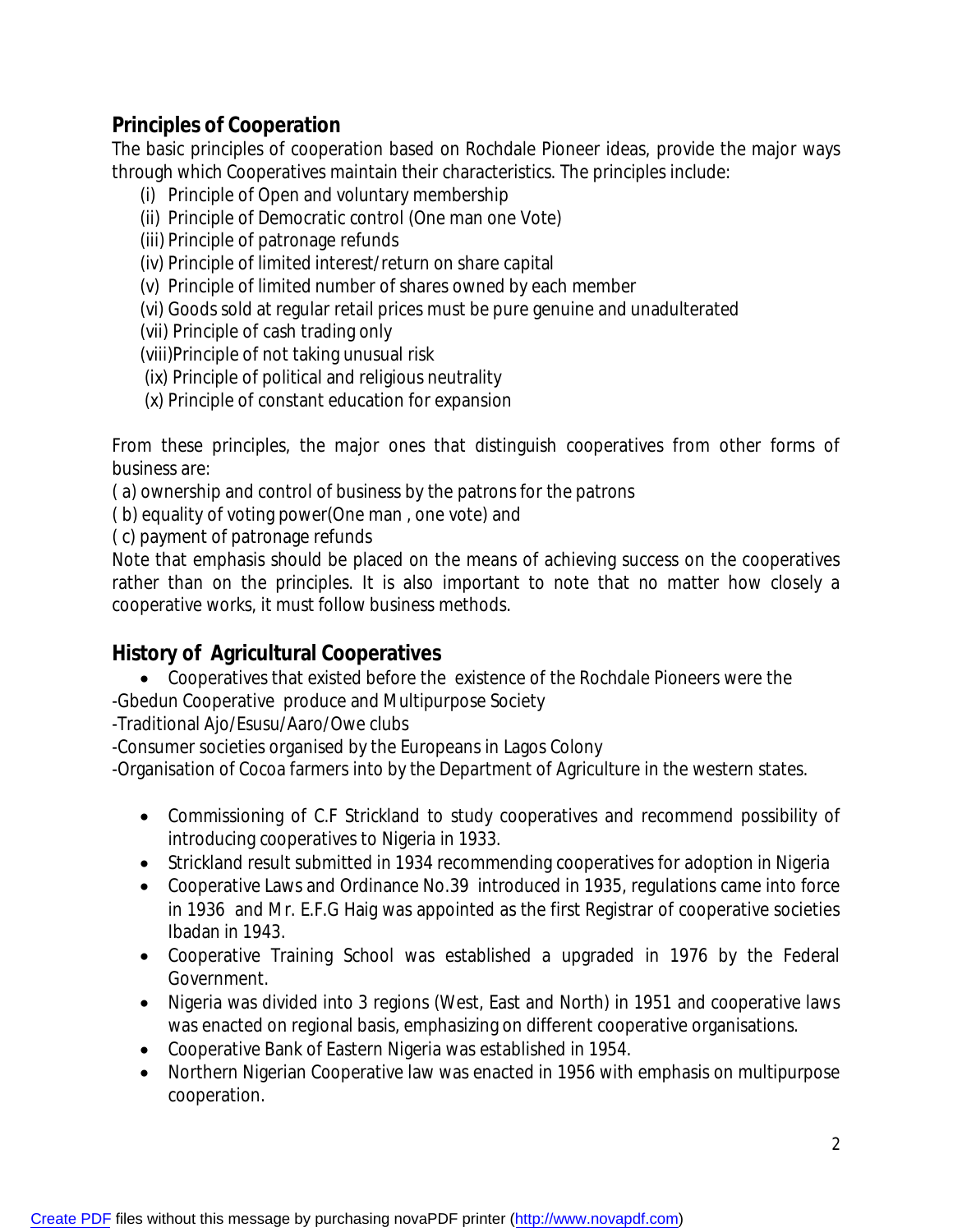- Western Nigerian Cooperative Laws enacted and establishment of Cooperative Bank for the region in 1953.
- There were efforts to create more states into 12 in 1967, 19 in 1976 21 in 1987 30 in 1991 and presently 36 and the Federal Capital Territory. Each state has its own Cooperative Unions and movements.

# **Types of Cooperatives**

The two major types of Cooperatives are:

- (i) Agricultural Cooperatives and
- (ii) Non-agricultural Cooperatives.

### **Agricultural Cooperatives**

Specifically organized to cater for agricultural sector needs. Agricultural cooperatives can be found in consumption, production, marketing and credit.

#### **Forms of Agricultural Cooperatives**

- (i) Agricultural Producer Cooperatives
- (ii) Agricultural Produce Marketing Cooperatives
- (iii) Agricultural Thrift and Credit Cooperatives
- (iv) Agricultural Consumer Cooperatives
- (v) Multipurpose Cooperative Societies

# **Non- Agricultural Cooperatives**

Exist among craftsmen , artisans , small business concerns, civil servants. Developed in the areas of services, supply of goods and credit.

#### Based on **functions** and **activities**

- **1.** Agricultural Cooperatives
- **2.** Service Cooperatives **Marketing**

 $\sum_{n=1}^{\infty}$ Financing Insurance

- **3.** Consumer Cooperatives
- **4.** Industrial Cooperatives
- **5.** Multipurpose cooperatives

**Note: No. 2 -5 are non Agricultural Cooperatives.**

# **Organisation and Management of Cooperatives**

In organizing and managing a cooperative society, certain factors that must be considered are:

- (i) Existence of initiatives to organise a Cooperative
- (ii) Need to make preliminary investigations
- (iii) Consideration for initial membership size and future population
- (iv) Consideration for member's privileges and obligations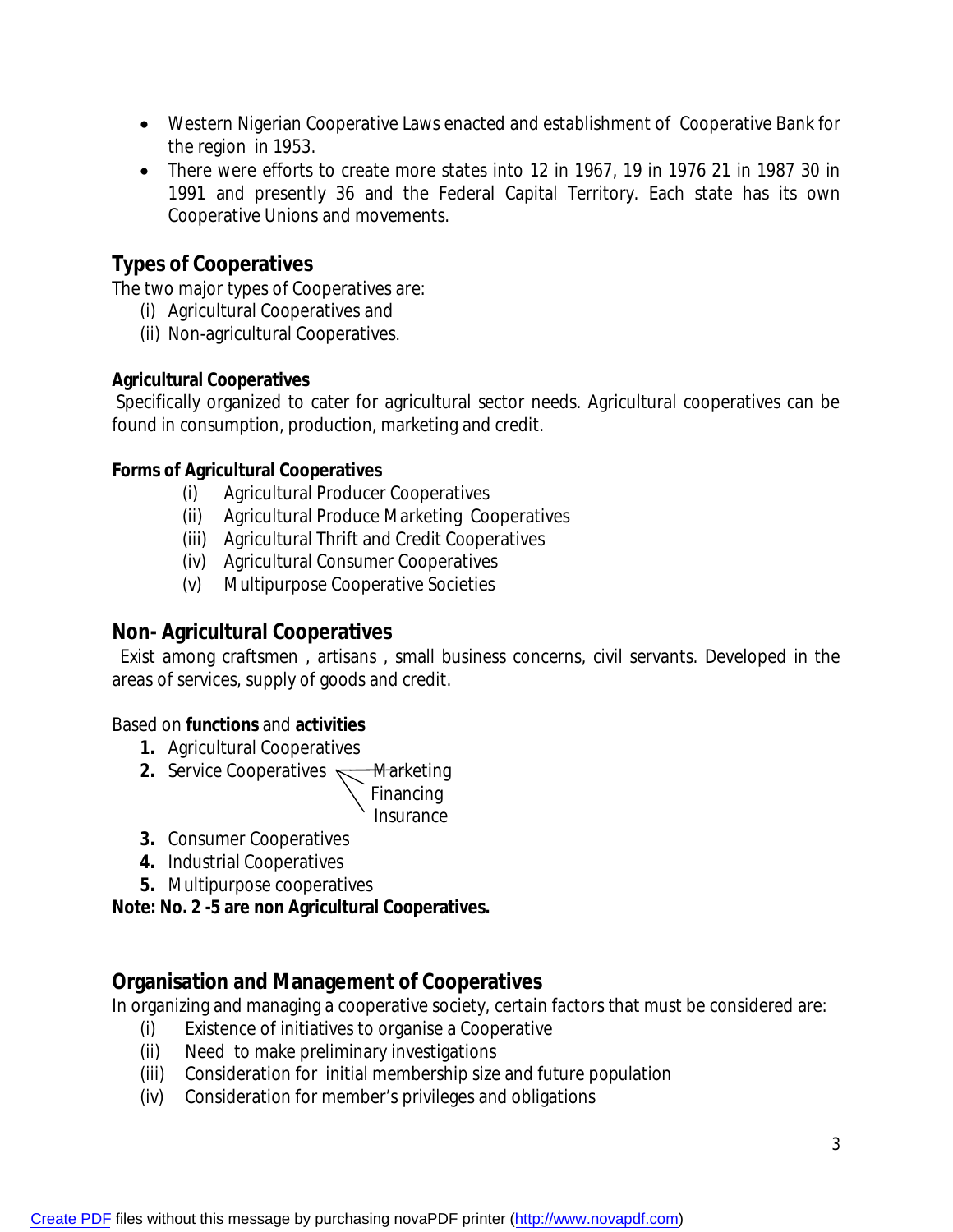- (v) Establishment of corporate existence
- (vi) Presence of Rules and Bye-laws
- (vii) Leadership
- (viii) Financial Commitments
- (ix) Capacity to keep financial and other records of the Society
- (x) Availability of auditing facilities

### **How to Organise a Cooperative Society**

When at least ten (10) persons have interest in starting a cooperative society, a letter of invitation will have to be sent to the appropriate Ministry or Government Department in the State, for an initial education. An Inspector is then assigned to the prospective society to nurture and supervise it up to the stage of registration. Membership may range from those who initiated the formation of the group or who might have joined after the inauguration.

In all, every member will be expected to pay the entrance fees, Development, social and entertainment levies, building funds and other levies, apart from the pre-determined share capital to which individuals must subscribe. Note that, not until a member pays these fees, he cannot be considered as a bonafide member of the society.

On payment, his personal data with passport photographs will be recorded in the Membership and Attendance register, which he/she must be made to sign as a member. Such members are expected to attend meetings regularly and to make meaningful contributions when necessary.

To register any intention for membership, the individual may have to write a Letter of Application for membership, naming his/her Sponsor who must be well known to many in the Community . Committee may have to examine the application and verify the personality and integrity of the prospective member. If eventually accepted, the new member will be introduced to all members during the general meeting.

# **Structure of Cooperative Organisation in Nigeria**

Cooperative societies world wide are organised in "tiers" of which the most common is the 3 tier system, consisting of the primary society(village level), secondary society ( Union) and the Apex Organisation.

The primary societies are usually organised at village/community levels where individual cooperators join as members who follow cooperative principles as stated in the bye-laws.

The federation of primary societies make up a secondary society or a Union. There ways by which the federation can be achieved. Federation of the same type of societies or federation of all cooperative societies within a geographical are irrespective of the type of society into a Union.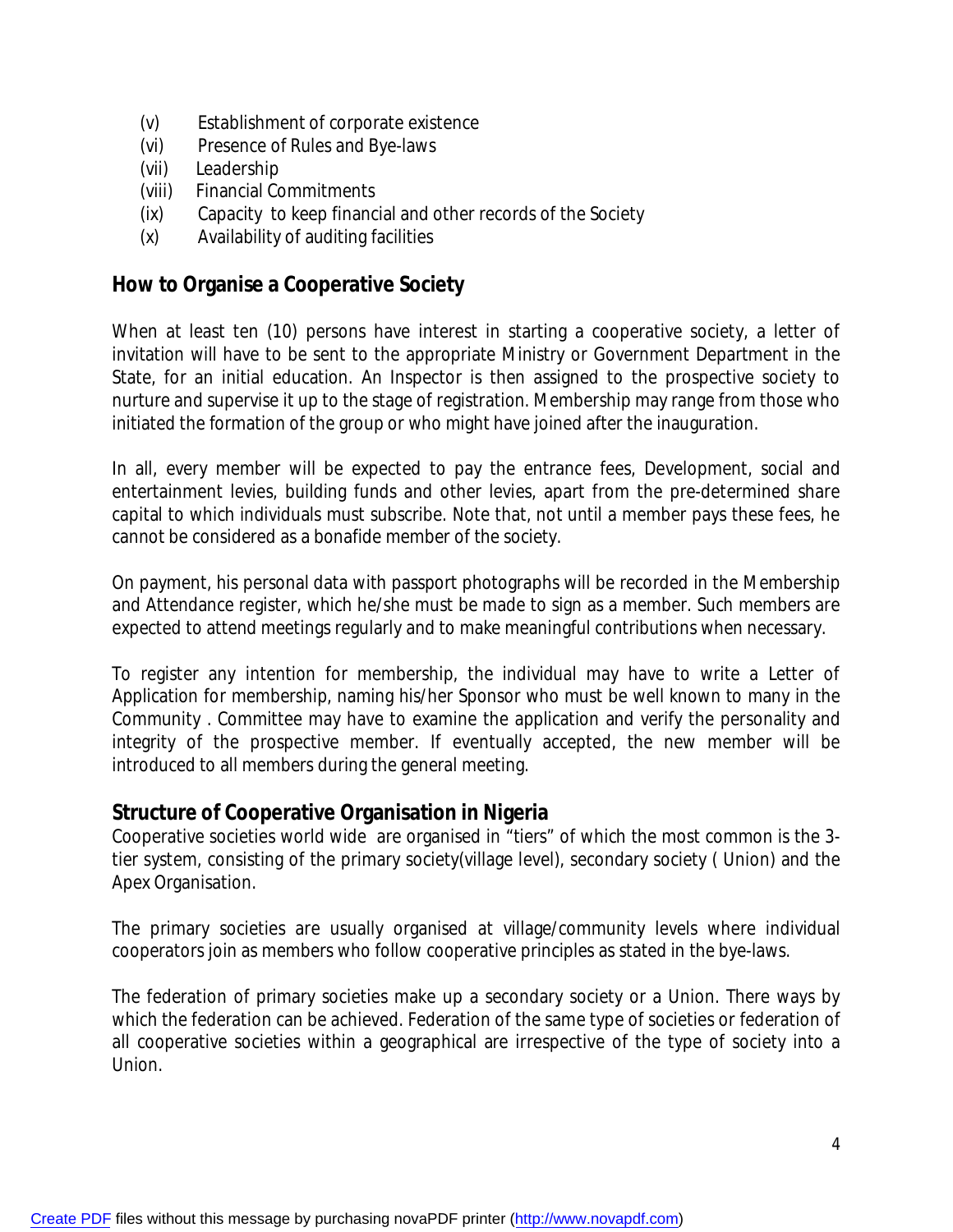The apex organisation can also be formed for a particular type of society or the entire cooperative system at State or federal levels.



**Pyramidal Structure of Cooperatives**

# **Management of Cooperatives In Nigeria**

# **Preamble**

One of the major constraints to effective cooperative growth in Nigeria has been its management . Most of the Cooperative Officers are unaware of the societies' expectations. Some management functions that need to be applied to cooperative issues are planning, organizing, directing, coordinating and controlling.

In performing these tasks, the Leaders can effectively manage cash, personnel as well as their societies' business and assets. The essence of management is to give positive results by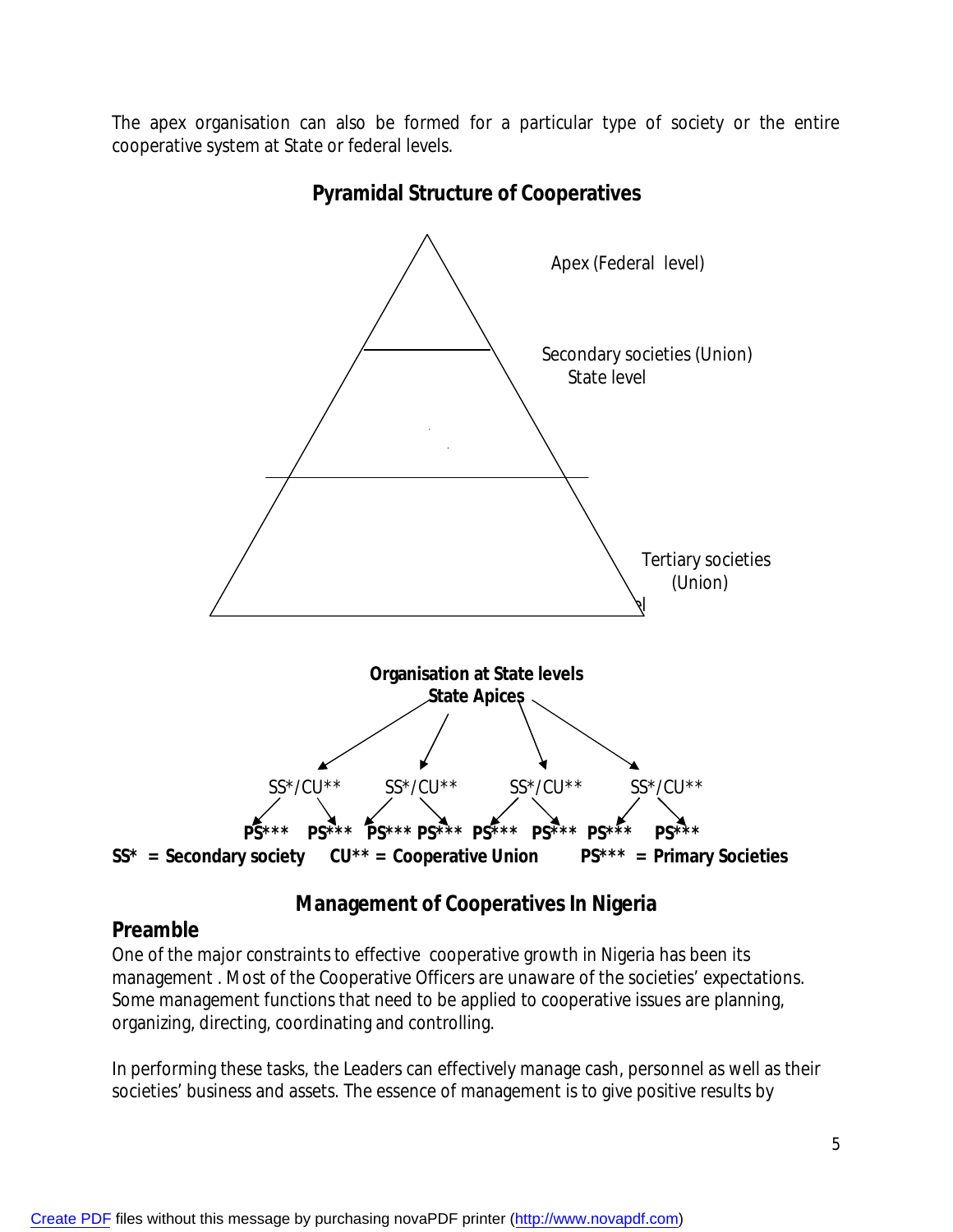preventing illiquidity, embezzlement, encouraging cash flow and preventing sudden collapse of the societies. Some of the aspects of cooperatives requiring management incude:

- (i) Cash planning
- (ii) Financial control
- (iii) Loans management
- (iv) Budget and budgetary control
- (v) Personnel management
- (vi) Crises management
- (vii) Time management

# **Roles of Cooperatives in Agricultural Development**

\*Through the activities of agricultural cooperatives, socio-economic changes as well as enhancement of well being of members can be achieved.

\*Cooperatives alleviate problems of lack of funds

\* it could serve as a means of transferring technological innovations to farmers.

\*Cooperative facilitates savings.

\*Resources can be pooled together to procure inputs and sell outputs in bulk . These allowed for achievement of economies of sale .

\* Contributes to rural development.

- \* Socio-political development of members could be enhanced through cooperatives.
- \*It fosters national unity and contribute to world peace.
- \* Through Cooperatives, adult literacy programmes could be facilitated.

\*Facilitates job creation and rural employment.

# **Women- in- Agricultural Cooperatives**

#### **Preamble**

 Cooperation is natural with women. From childhood to old age women cooperate in age groups, dance groups and work groups. In terms of participation, the percentage of membership by women has not been encouraging though women distinguished themselves in group farming and esusu clubs.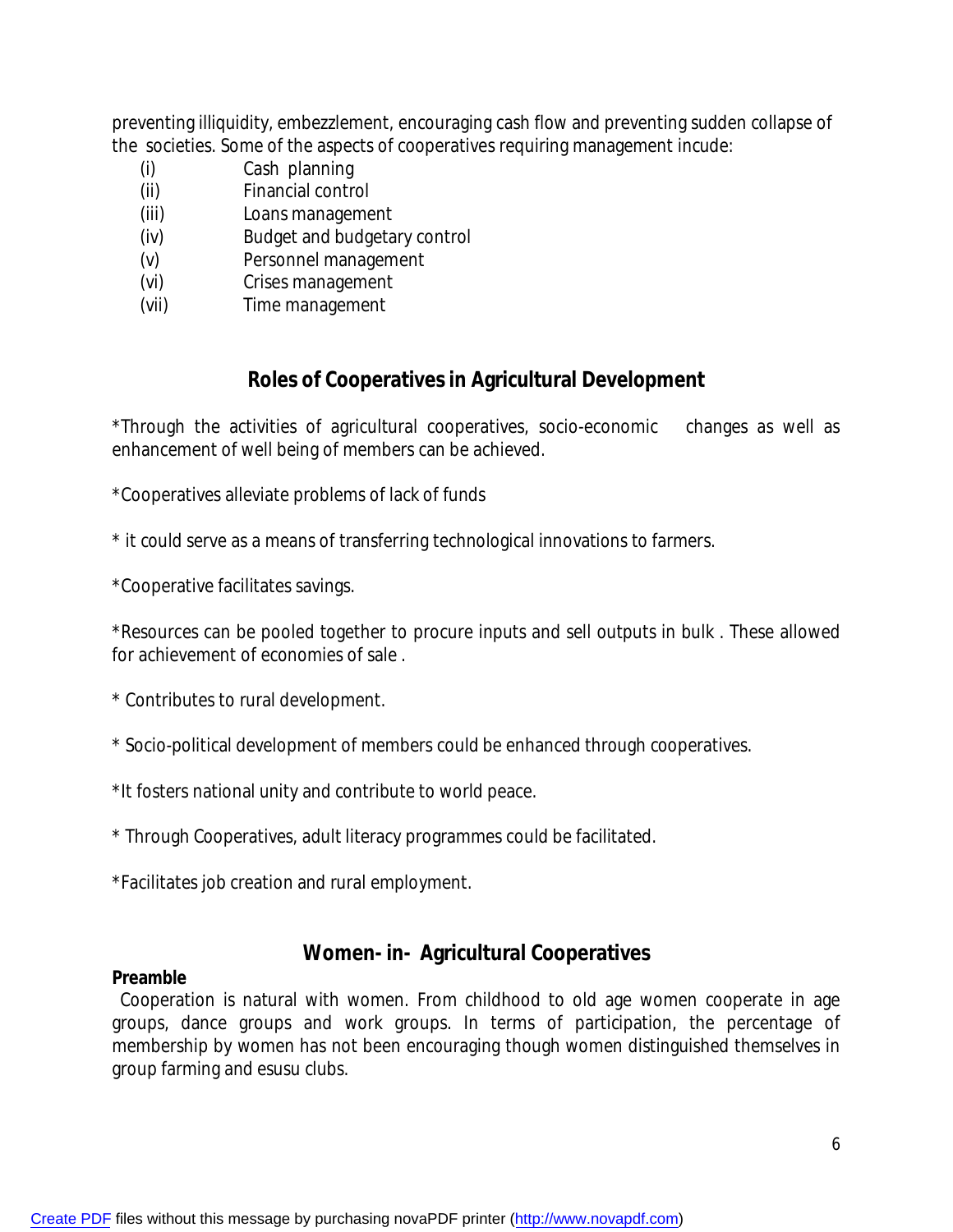### **Necessity for Women Cooperatives**

Many argue against the needs for women cooperatives, since most join the existing mixed gender cooperatives. However it is clear that the traditional roles of women are fast changing as most in some cases play the roles of bread winning and development promotion. The complement efforts in children's education and family stability. Economic situations in the country have made it almost impossible for men to provide all the needs of their immediate and extended family members, women need to organise themselves to improve the economic situation to face the challenges.

#### **Cooperatives and Women Empowerment**

Cooperatives have the potentials to empower women through the :

(a) formation of exclusively women cooperatives where they can plan, manage and learn to lead by experience;

(b) sound education of women on their political rights of votes, property inheritance and cooperative management;

(c) taking up of leadership as cooperative offices and not allowing the societies to run independent of other peoples' initiatives;

(d) encouragement of women in cooperative matters with relevance to their socio-economic needs;

( e) establishment of linkages with other women cooperatives for the purpose of enjoying economies of scale in production and service delivery;

( f) Systematic training in cooperative laws and practices as well as in cooperative management;

(g) establishment of own delivery system, extension and health services among women to ease the burden of domestic work in homes;

(h) creation of jobs for women . Note that the flexibility of working condition , child care facilities and collective rather than hierarchical structure make cooperatives attractive to women;

(i) assistance in integrating women into the labour market even at difficult times;

(j) Cooperatives also allow women to enter into hitherto "male-dominated jobs";

(k)Cooperatives also allow large number of women to work on casual or part-time basis;